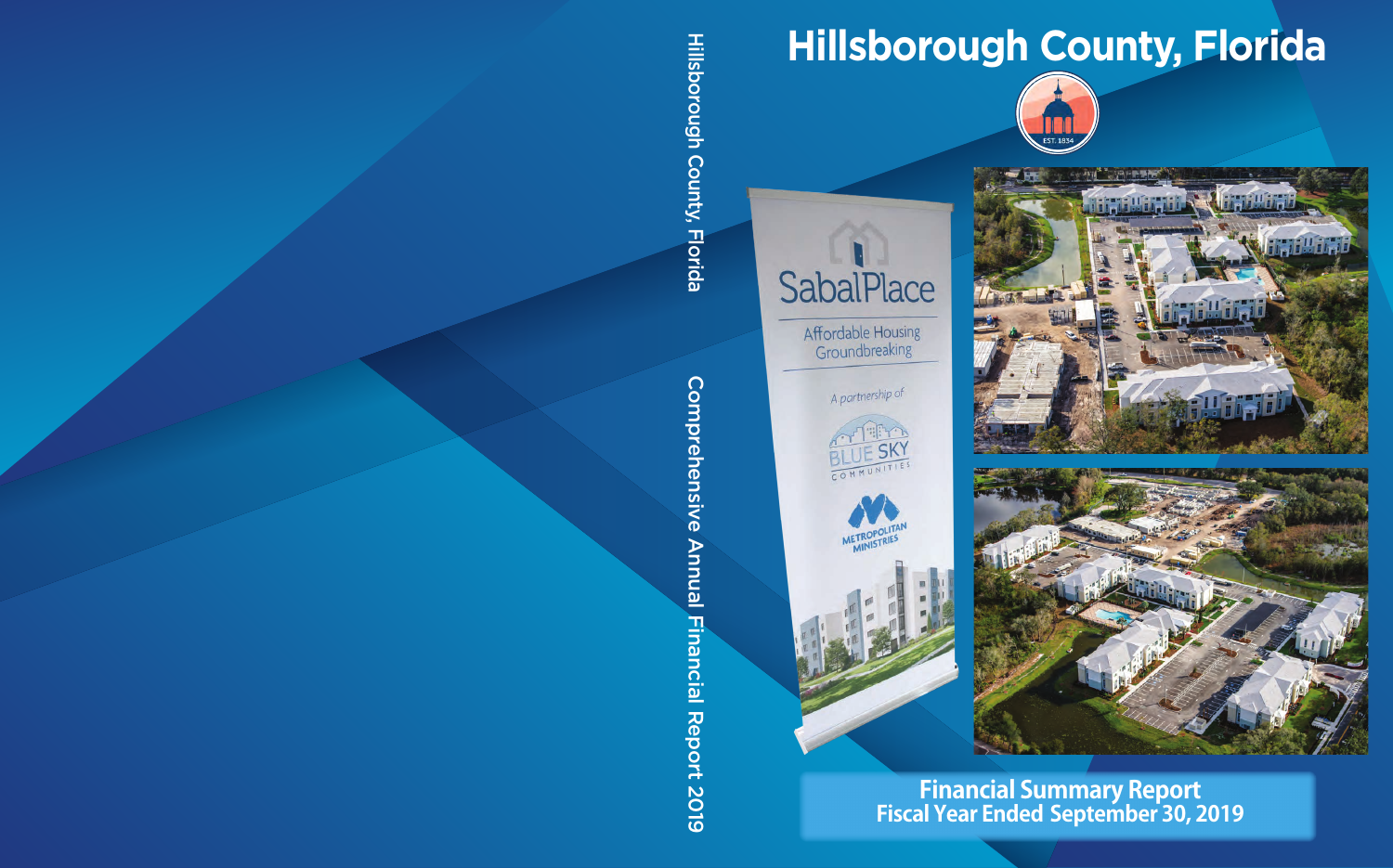

To the Residents of Hillsborough County:

I am pleased to provide you with the *Hillsborough County, Florida Financial Summary Report for the Fiscal Year Ended September 30, 2019*. It presents the County's fiscal year 2019 financial activity in a concise and easy-to-read format. This year's cover spotlights Hillsborough County's Affordable Housing Department.

The information in this *Financial Summary Report* was derived from the *Hillsborough County, Florida Comprehensive Annual Financial Report for the Fiscal Year Ended September 30, 2019 (CAFR)*. The CAFR consists of over 260 pages of detailed financial statements, notes, schedules, and reports. The CAFR is posted at www.hillsclerk.com (select "Records and Reports" and then "County Financial Reports"). It is also available at the County Finance Department, County Center 12<sup>th</sup> Floor, 601 E. Kennedy Blvd, Tampa, FL 33602 or by calling (813) 307-7026. The *Financial Summary Report p*resents the financial information of all County government operations, including those of the Board of County Commissioners, Clerk of Circuit Court, Property Appraiser, Sheriff, Supervisor of Elections, and Tax Collector, but excludes discretely presented component units. Since the *Financial Summary Report* contains simplified information, it does not conform to Generally Accepted Accounting Principles (GAAP) for governmental entities. As the Chief Financial Officer of Hillsborough County, I am fully responsible for the accuracy of these financial reports. I hope that you find this report interesting and informative.

Sincerely,

Pat Frank

Pat Frank

# **Principal Officials**

#### **BOARD OF COUNTY COMMISSIONERS**

Hillsborough County's legislative body consists of a seven-member Board of County Commissioners (BOCC) elected by the voters. Board members at fiscal year-end were:

- Lesley "Les" Miller, Jr., *Chair*
- Pat Kemp, *Vice-Chair*
- Stacy White, *Chaplain*
- Ken Hagan
- Sandra Murman
- Kimberly Overman
- Mariella Smith



County's website: **www.hcflgov.net**

#### **CONSTITUTIONAL OFFICERS**

Constitutional Officers are elected officials responsible for functions of County government specified in the Florida Constitution. Constitutional Officers at fiscal year-end were:

- **Pat Frank**  *Clerk of Circuit Court*
- Doug Belden  *Tax Collector*
- Chad Chronister  *Sheriff*
- **Craig Latimer**  *Supervisor of Elections*
- Bob Henriquez  *Property Appraiser*

#### **APPOINTED OFFICIALS**

- **Michael S. Merrill**  *County Administrator*
- Christine Beck  *County Attorney*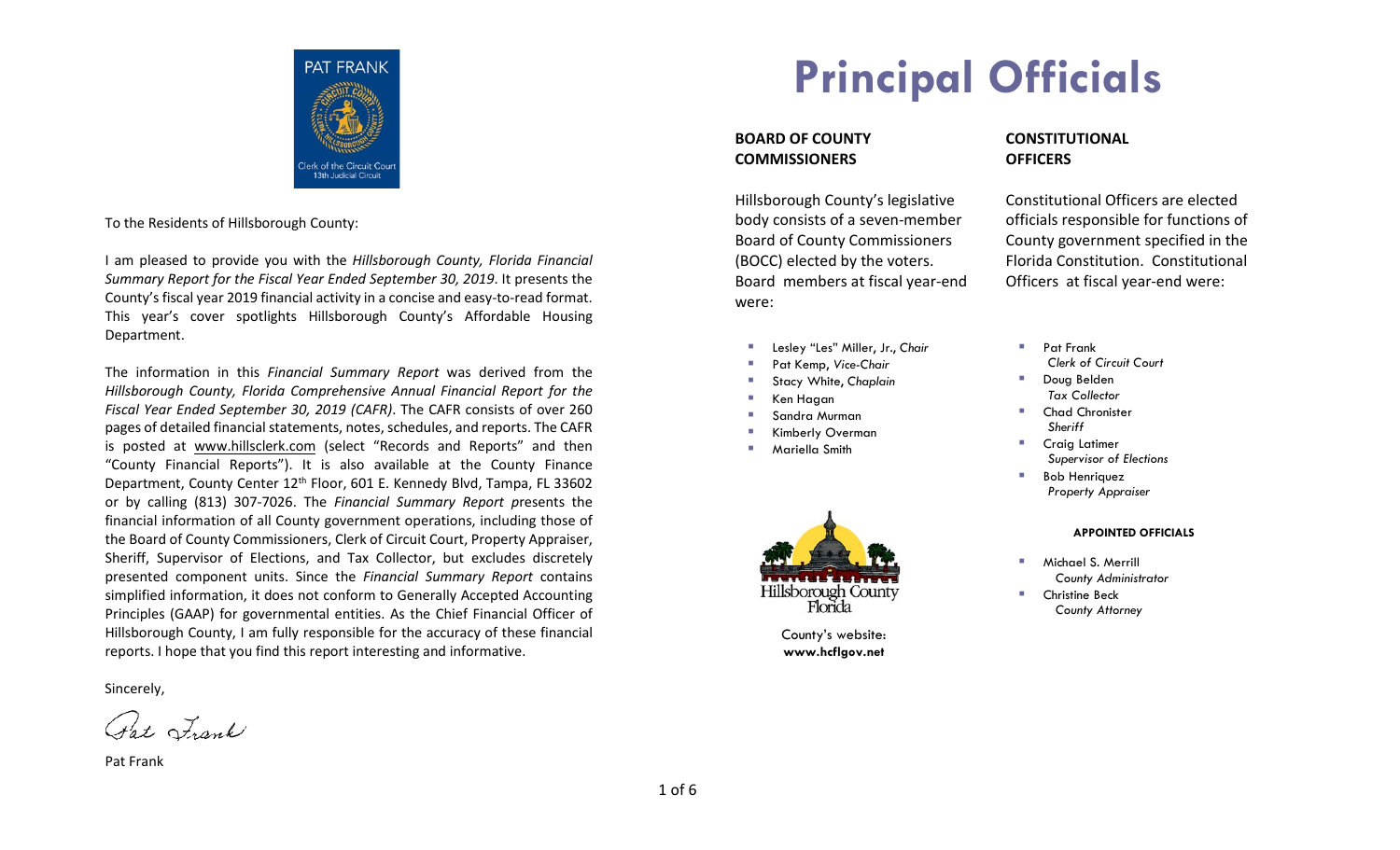## **Revenues**

Total revenues increased \$504 million or 22.9% from the previous year.

|                                            | <b>Fiscal Yr</b> |       | <b>Fiscal Yr</b> | Increase   |                |
|--------------------------------------------|------------------|-------|------------------|------------|----------------|
| <b>Amounts in millions</b>                 | 2019             |       | 2018             | (Decrease) | Change         |
| <b>Governmental activities:</b>            |                  |       |                  |            |                |
| Property taxes<br>Sales taxes and<br>state | \$               | 821   | 747              | 74         | $10\%$         |
| shared revenues                            |                  | 563   | 485              | 78         | $16\%$         |
| Other taxes                                |                  | 56    | 56               | --         | $-$ %          |
| Investment earnings                        |                  | 59    | 18               | 41         | $228 \%$       |
| <b>Charges for services</b>                |                  | 270   | 254              | 16         | $6\frac{9}{6}$ |
| Grants and contributions                   |                  | 413   | 192              | 221        | 115%           |
| Other revenues                             |                  | 40    | 18               | 22         | 122 %          |
| Total governmental activities              |                  | 2,222 | 1,770            | 452        | $26\%$         |
| <b>Business-type activities:</b>           |                  |       |                  |            |                |
| Water                                      |                  | 360   | 317              | 43         | $14\%$         |
| Solid Waste                                |                  | 119   | 110              | 9.         | $8\%$          |
| Total business-type activities             |                  | 479   | 427              | 52         | 12%            |
| <b>Total revenues</b>                      |                  | 2,701 | 2,197            | 504        | $23\%$         |

**Governmental activities** are activities supported primarily by taxes, state shared revenues, charges for service, or federal and state grants. Governmental activities consist of all activities not included in the business-type activities category.

**Business-type activities** are activities supported by fees and user charges that are set to recover the cost of services provided. Business-type activities consist of the Water and the Solid Waste utilities.

*Property taxes* increased \$73.2 million due to an \$8.72 billion or 10.3% increase in the assessed value of taxable real estate in Hillsborough County during fiscal year 2018. This increase was primarily the result of real estate market values rising \$10.2 billion, offset by property tax exemptions rising only \$1.72 billion.

*Sales taxes* consist of discretionary sales surtaxes such as the Community Investment Tax, Health Care Sales Surtax and a new voter-approved 1% Transportation Improvement Sales Surtax. *State shared revenues* consist of revenues received from the state of Florida such as the Local Government Half-Cent Sales Tax, state revenue sharing proceeds, the Constitutional Fuel Tax, and County Fuel Tax. There was an overall increase of \$77.8 million from the prior year due to the new voter Transportation Improvement sales surtax, a stronger economy and increased tourism.

*Investment earnings* increased by \$40.9 million due to a higher rate of return on the County's investment portfolio.

*Charges for services* increased \$16.3 million primarily due to increases in mobility impact fees, special assessments, building permits, filing fees, court costs, court service fees, ambulance fees and police service fees.

*Grants and contributions* as a whole increased \$221.2 million from the previous year due to an increase in infrastructure contributions of \$242.6 million partly offset by decreases of impact fee contributions and capital grant funding.

*Other revenues* increased \$22.0 million primarily due to a \$10.9 million increase in gains on sale of capital assets and refunds of expenditures made in the prior year.

*Water* utility revenues increased \$42.8 million primarily due to an increase in charges for services of \$11.1 million, an increase of \$23.0 million in capital contributions from developers and an increase in investment earnings of \$8.9 million.

*Solid Waste* revenues increased \$8.6 million due to a \$1.6 million increase in operating fees, a \$5.1 million increase in investment earnings and a \$1.9 million increase in miscellaneous revenues.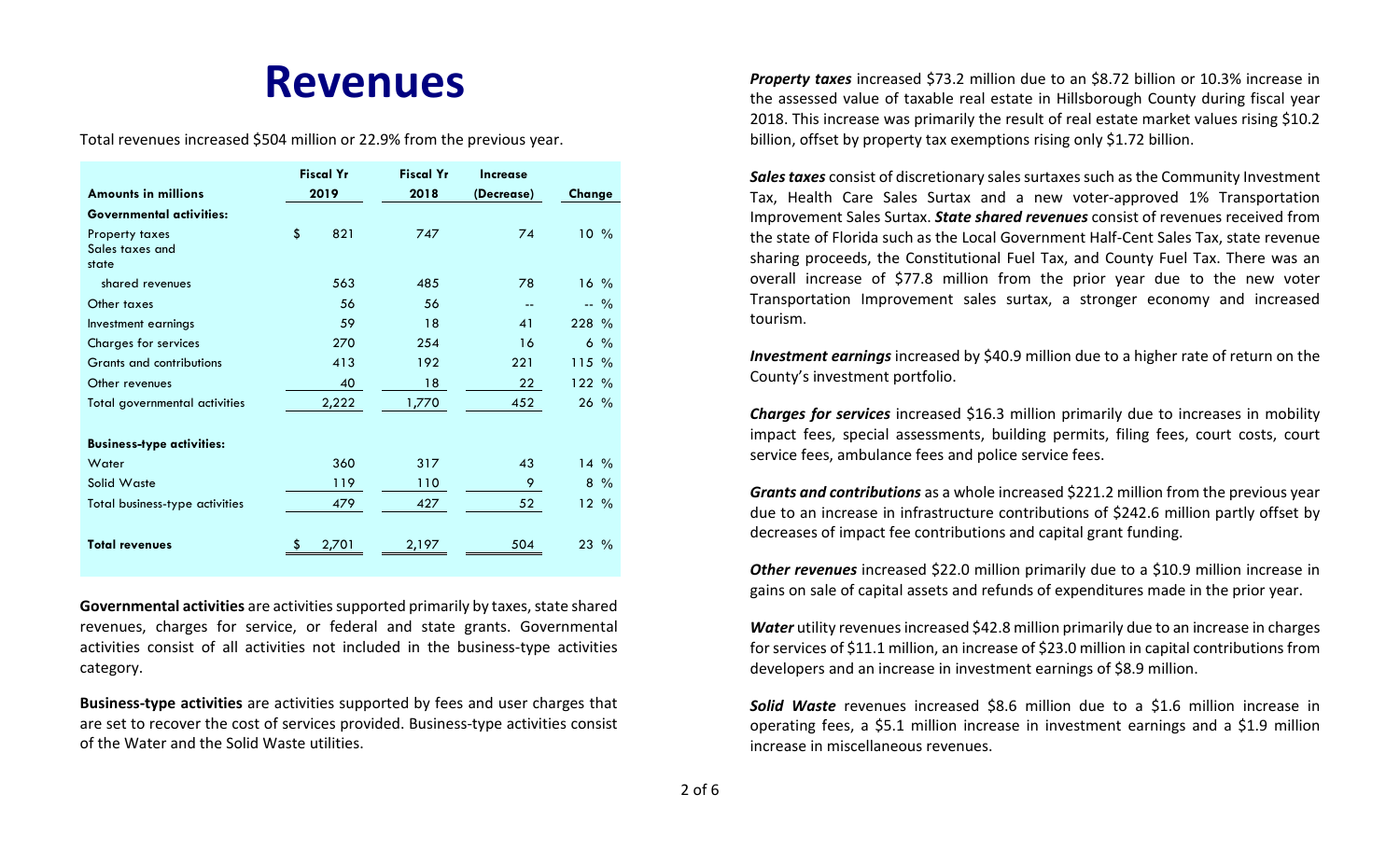### **Expenses**

Total expenses increased \$165 million or 8.1% from the previous year.

|                                      | <b>Fiscal Yr</b> | <b>Fiscal Yr</b> | <b>Increase</b> |               |
|--------------------------------------|------------------|------------------|-----------------|---------------|
| <b>Amounts in millions</b>           | 2019             | 2018             | (Decrease)      | <b>Change</b> |
| <b>Governmental Activities:</b>      |                  |                  |                 |               |
| General government                   | \$<br>414        | 439              | (25)            | $-6$ %        |
| <b>Public safety</b>                 | 689              | 632              | 57              | 9 %           |
| Physical environment                 | 52               | 47               | 5               |               |
| Transportation                       | 209              | 124              | 85              | 69 %          |
| <b>Economic environment</b>          | 65               | 71               | (6)             | $-$           |
| <b>Human services</b>                | 259              | 228              | 31              | 14 %          |
| Culture and recreation               | 87               | 81               | 6               | 7 %           |
| Interest on long-term debt           | 24               | 17               | $\overline{7}$  | 41 %          |
| <b>Total governmental activities</b> | 1,799            | 1,639            | 160             | 10 %          |
| <b>Business-type Activities:</b>     |                  |                  |                 |               |
| Water                                | 287              | 279              | 8               | 3%            |
| Solid Waste                          | 106              | 109              | (3)             | $-3%$         |
| Total business-type activities       | 393              | 388              | 5 <sup>1</sup>  | 1 %           |
| <b>Total expenses</b>                | 2,192            | 2,027            | 165             | 8 %           |

*General government* expenses include categories such as administrative, financial, courtrelated, budgeting and accounting, property assessments and tax collection, master planning, and zoning. General government expenses decreased \$26.2 million due to a variety of reasons. There was a \$62.1 million decrease in impact fee payments to the School Board. This decrease was offset by an increase in pension expense allocated\* to general government of \$16.7 million, an increase in medical and liability claims of \$7.7 million and a \$12.8 million increase due to higher expenses for payroll, professional fees and contract personnel services.

**Public safety** expenses are for protecting people and property. This category includes costs of the Sheriff, Fire Rescue, the Medical Examiner, Consumer Affairs, building inspections, and emergency and disaster relief services. Expenses increased \$56.3 million primarily due to higher pension expense allocation\* and increased personnel and professional services costs in the Sheriff, Countywide and Unincorporated Area General Funds and the Unincorporated Area Special Revenue Fund.

*Physical environment* expenses are associated with conserving and managing natural resources such as air, water, soil, wildlife, as well as controlling pollution. Expenses increased \$5.4 million which was attributable to increased pension expense allocation\* and storm water improvements.

*Transportation* expenses are related to: maintaining county roads, bridges, street lighting, other infrastructure, and highway safety projects. Expenses increased by \$84.6 million mainly due to a \$68.7 million increase in construction and preservation costs, increased pension expense allocation\* and an increase in contributions to other governments.

*Economic environment* expenses are related to new business promotion and development; housing assistance and rehabilitation programs; and disadvantaged minority, women owned, and small business enterprise programs. Expenses decreased \$5.6 million primarily due to increased pension expense allocation\* and a reduction of affordable housing rehabilitation expenses.

*Human services* expenses include providing services such as health care for the poor, public assistance, care for the elderly, social services, as well as animal and mosquito control. Expenses increased by \$31.1 million primarily due to increased pension expense allocation\* and increased indigent health care costs.

*Culture and recreation* expenses are associated with libraries, parks, and recreational facilities. Expenses increased by \$6.4 million primarily due to increased pension expense allocation\*.

\*Pension expense allocation increased in each function because all governments that participate in the Florida Retirement System must record their share of changes caused by factors such as changes in actuarial assumptions and related actuarial liability, funding decisions and investment performance.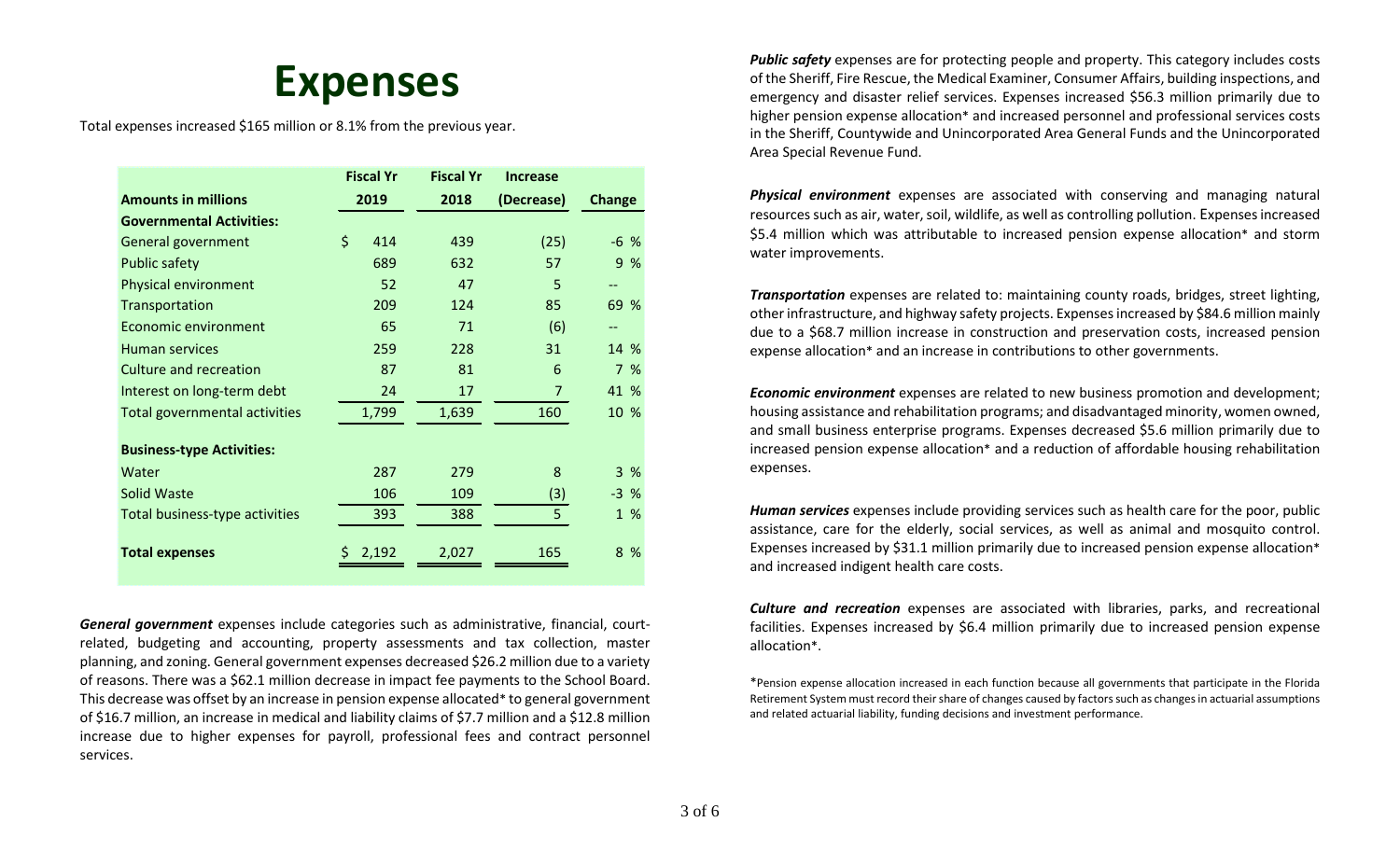# Balance Sheet<br>September 30, 2019

### Amounts in Millions

|                                        | <b>Governmental</b>         | <b>Business-Type</b> |                |                |
|----------------------------------------|-----------------------------|----------------------|----------------|----------------|
| <b>ASSETS</b>                          | <b>Activities</b>           | <b>Activities</b>    | <b>Total</b>   | Prior Yr.      |
| Cash and investments                   | $\dot{\mathsf{S}}$<br>1,866 | 642                  | 2,508          | 2,088          |
| Due from state/federal governments     | 115                         | 4                    | 119            | 99             |
| Receivables/other current assets       | 28                          | 45                   | 73             | 68             |
| Capital assets, net of depreciation    | 7,712                       | 1,450                | 9,162          | 8,820          |
| Notes receivable/noncurrent assets     |                             | 177                  | 177            | 215            |
| <b>Total assets</b>                    | 9,721                       | 2,318                | 12,039         | 11,290         |
| <b>DEFERRED OUTFLOWS OF RESOURCES</b>  |                             |                      |                |                |
| <b>Bond refunding losses</b>           | 5                           | $\mathbf{1}$         | 6              | 8              |
| Pensions                               | 325                         | 17                   | 342            | 366            |
| Postemployment benefits (OPEB)         | 35                          | $\mathbf{1}$         | 36             | $\mathbf{1}$   |
| Purchase price in excess of book value |                             | $6\phantom{1}6$      | 6              | $\overline{7}$ |
| <b>Total deferred outflows</b>         | 365                         | 25                   | 390            | 382            |
| <b>LIABILITIES</b>                     |                             |                      |                |                |
| <b>Accounts payable</b>                | 281                         | 68                   | 349            | 215            |
| Accrued payroll liabilities, etc.      | 30                          | 3                    | 33             | 28             |
| Unearned revenues (taxes or other      |                             |                      |                |                |
| revenues received but not yet earned)  | 18                          | 18                   | 36             | 91             |
| Deposits payable                       | $\mathbf{1}$                | 17                   | 18             | 16             |
| Long-term liabilities                  | 1,845                       | 560                  | 2,405          | 2,217          |
| <b>Total liabilities</b>               | 2,175                       | 666                  | 2,841          | 2,567          |
| <b>DEFERRED INFLOWS OF RESOURCES</b>   |                             |                      |                |                |
| Pensions                               | 81                          | 5                    | 86             | 113            |
| Postemployment benefits (OPEB)         | $\overline{4}$              |                      | $\overline{4}$ | 3              |
| <b>Total deferred inflows</b>          | 85                          | 5                    | 90             | 116            |
| <b>NET POSITION (Equity)</b>           |                             |                      |                |                |
| Net invested in capital assets         | 7,129                       | 996                  | 8,125          | 7,806          |
| Restricted                             | 847                         | 471                  | 1,318          | 767            |
| Unrestricted                           | (150)                       | 205                  | 55             | 416            |
| <b>Total net position</b>              | $\ddot{\varsigma}$<br>7,826 | 1,672                | 9,498          | 8,989          |

The balance sheet shows the financial position of the County at the end of the fiscal year compared to the prior year. The balance sheet and other statements in this report were summarized from the *Hillsborough County, Florida Comprehensive Annual Financial Report*. To simplify presentation, the statements in this *Financial Summary*

*Report* are not in GAAP format. "Deferred outflows of Resources" are consumptions of resources, like prepaid expenses, which will be recognized as expenses in the future. "Deferred inflows of resources" are acquisitions of resources that will be recognized as revenues in the future. Restricted net position represents equity that may be used only as specified by debt covenants, grantors, laws or regulations, other governments, or other external restrictions. The County had unrestricted net position of (\$150 million) and \$200 million, for governmental and business-type activities, respectively.

The increase in total net position from \$8,989 million to \$9,498 million indicates the County's financial position increased by 5.7% from the year before.

### **Cash & Investments**

The County manages its investment portfolio with the primary objectives of safeguarding principal, ensuring liquidity to meet daily cash needs, and maximizing investment earnings within statutory and fiduciary requirements. The Board of County Commissioners Investment Pool has Standard & Poor's highest rating of **AAAf**. It also had an overall annual rate of return for fiscal year 2019 of 2.18%, compared to the benchmark rate of 1.84%. At September 30, 2019, the County investment portfolio was invested as shown below:

|                                                    |      | <b>Amount in</b><br><b>Millions</b> | Percent<br>of Total |
|----------------------------------------------------|------|-------------------------------------|---------------------|
| US treasury and govt. sponsored agency securities  | - \$ | 1,844                               | 71.5 %              |
| <b>Bank accounts</b>                               |      | 270                                 | 10.5 %              |
| Government-only money market mutual funds          |      | 9                                   | 0.3%                |
| State Board of Administration's Florida PRIME      |      |                                     |                     |
| investment pool                                    |      | 347                                 | 13.5 %              |
| Corporate notes and commercial paper               |      | 103                                 | 4.0 %               |
| Municipal bonds                                    |      | 6                                   | 0.2%                |
| Total cash and investments                         |      | 2,579                               | 100 %               |
| Less amounts held in trust for non-County entities |      | (71)                                |                     |
| County's total cash and investments                |      | 2,508                               |                     |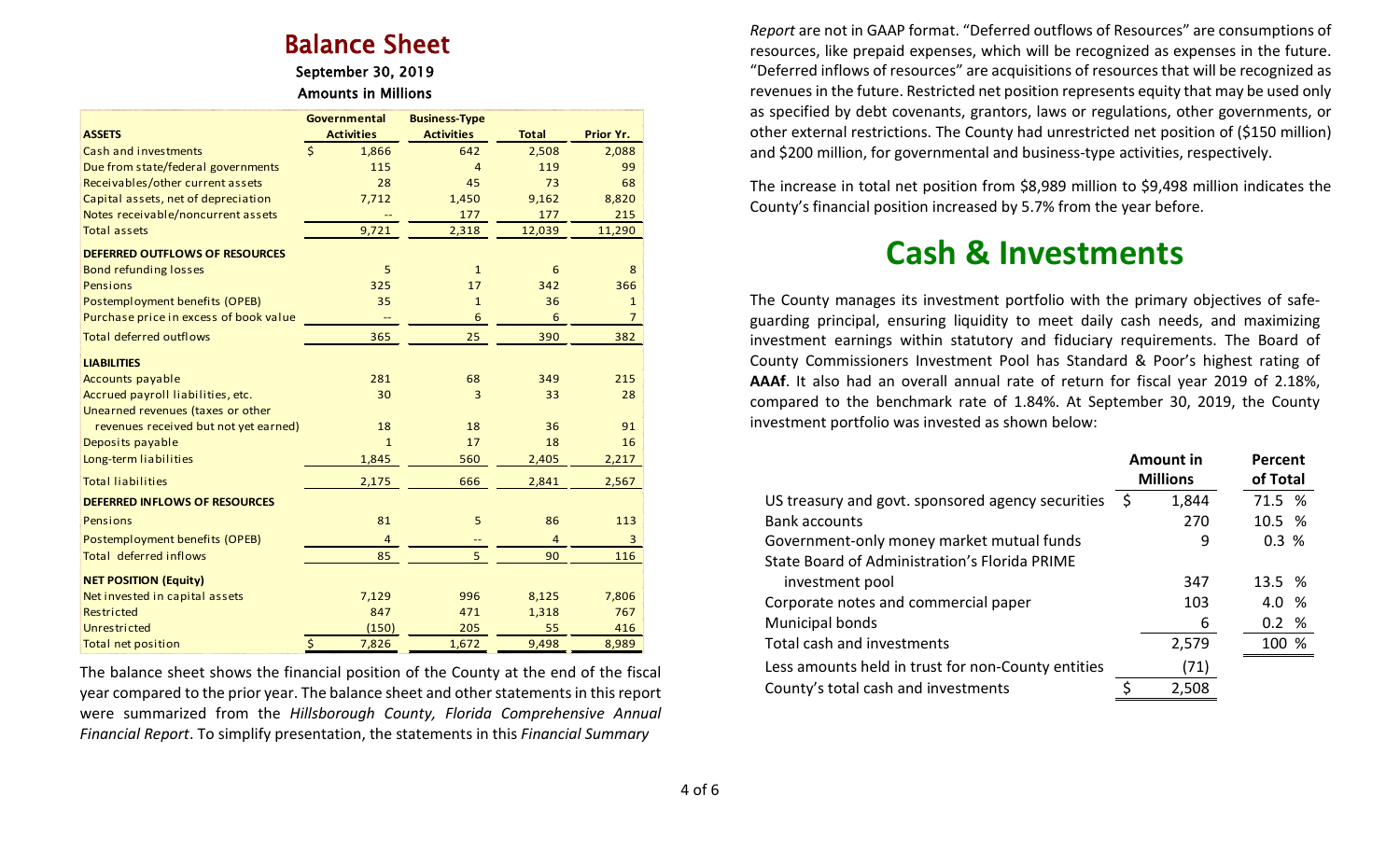### **Long-Term Liabilities**

At September 30, 2019, the County had 20 bonded debt issues outstanding for a variety of purposes including the construction or acquisition of parks and recreation facilities, court facilities, environmentally sensitive land, solid waste facilities, and water/wastewater treatment systems. Bonded debt outstanding and other longterm liabilities, which include amounts due within one year, at September 30, 2019 were as follows:

| <b>Amounts in Millions</b>         | 2019 |       | 2018  | <b>Change</b> |
|------------------------------------|------|-------|-------|---------------|
| <b>General obligation bonds</b>    | \$   | 116   | 56    | 60            |
| Revenue bonds                      |      | 1,056 | 957   | 99            |
| <b>Total bonded debt</b>           |      | 1,172 | 1,013 | 159           |
| Notes payable                      |      | 39    | 28    | 11            |
| Direct borrowings and placements   |      | 60    | 65    | (5)           |
| Compensated absences payable       |      | 54    | 53    |               |
| Net pension liability              |      | 1,031 | 900   | 131           |
| Insurance claims payable           |      | 32    | 34    | (2)           |
| <b>Net OPEB liability</b>          |      | 119   | 83    | 36            |
| Other long-term debt               |      | 41    | 40    |               |
| <b>Total long-term liabilities</b> | \$   | 2,548 | 2,216 | 332           |

At September 30, 2019, the County's general obligation debt was rated **Aaa** by Moody's Investors Service, **AAA** by Standard & Poor's, and **AAA** by Fitch Ratings. These are the highest attainable credit ratings.



This chart shows that pledged revenues were 4.3 times greater than the amount needed for debt service on the County's governmental revenue bonds during fiscal year 2019.



The Government Finance Officers Association of United States and Canada has given an Award for Outstanding Achievement in Popular Annual Financial Reporting to Hillsborough County, Florida for its *Financial Summary Report for the Fiscal Year Ended September 30, 2018*. This prestigious national award recognizes conformance with the highest standards for the preparation of state and local government popular reports. To receive this award a government must publish a Popular Annual Financial Report whose contents conform to program standards of creativity, presentation, understandability, and reader appeal. An Award for Outstanding Achievement in Popular Annual Financial Reporting is valid for only one year. We believe our current report continues to conform to the Popular Annual Financial

 Reporting requirements and we are submitting it to the Government Finance Officers Association for review.

#### **Hillsborough County Affordable Housing Department (on Cover)**

Hillsborough County Affordable Housing Department strives to improve the quality of life for Hillsborough County residents through providing Affordable Housing, Community Development, and Economic Opportunities while delivering the highest level of service. Affordable Housing invested a total of \$14.7 million in affordable housing projects during fiscal year 2019.

2019 Affordable Housing accomplishments include:

- Invested over \$8.8 million on rental properties during fiscal year 2019, creating more than 329 rental units.
- Invested over \$2.7 million on single family properties during fiscal year 2019, creating more than 250 units.
- Invested over \$1.8 million on housing preservation projects during fiscal year 2019, preserving more than 64 units.
- Invested over \$1.8 million on special needs housing projects during fiscal year 2019, supporting more than 88 bed units.

To learn more about Hillsborough County Affordable Housing and its services, visit: To learn more about Hillsborough County Affordable Housing and its services, visi<br>https://www.hillsboroughcounty.org/government/departments/affordable-housing